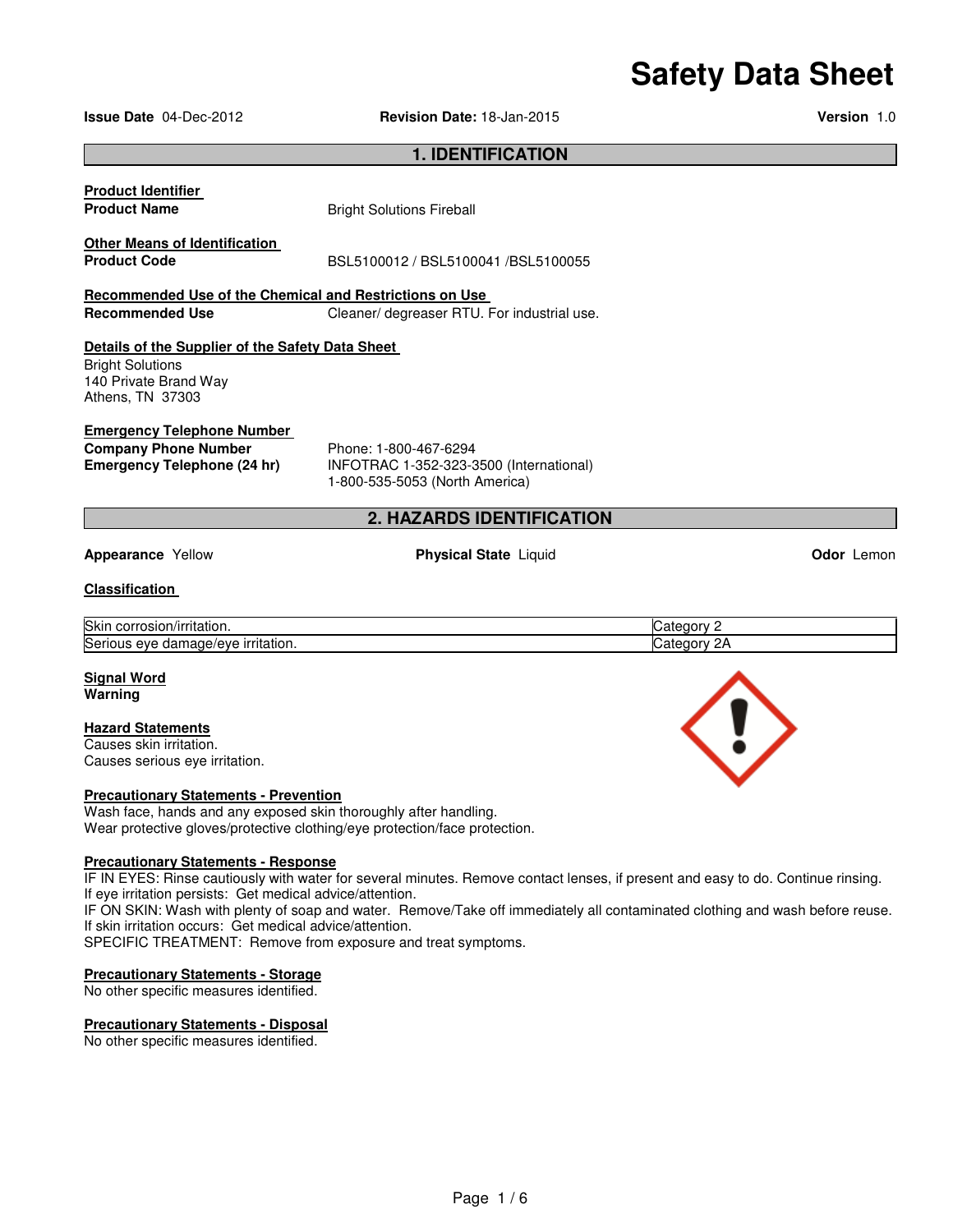#### \_\_\_\_\_\_\_\_\_\_\_\_\_\_\_\_\_\_\_\_\_\_\_\_\_\_\_\_\_\_\_\_\_\_\_\_\_\_\_\_\_\_\_\_\_\_\_\_\_\_\_\_\_\_\_\_\_\_\_\_\_\_\_\_\_\_\_\_\_\_\_\_\_\_\_\_\_\_\_\_\_\_\_\_\_\_\_\_\_\_\_\_\_ **3. COMPOSITION/INFORMATION ON INGREDIENTS**

| <b>Chemical Name</b>              | CAS No     | Weight-% |
|-----------------------------------|------------|----------|
| Water                             | 7732-18-5  | 60-100   |
| C9-11<br>ethoxylated<br>Alcohols, | 68439-46-3 |          |

\*\*If Chemical Name/CAS No is "proprietary" and/or Weight-% is listed as a range, the specific chemical identity and/or percentage of composition has been withheld as a trade secret.\*\*

| <b>4. FIRST-AID MEASURES</b>                                                                        |                                                                                                                                                   |  |  |
|-----------------------------------------------------------------------------------------------------|---------------------------------------------------------------------------------------------------------------------------------------------------|--|--|
| <b>First Aid Measures</b>                                                                           |                                                                                                                                                   |  |  |
| <b>Eve Contact</b>                                                                                  | Rinse immediately with plenty of water, also under the eyelids, for at least 15 minutes. Seek<br>medical attention/advice if irritation persists. |  |  |
| <b>Skin Contact</b>                                                                                 | Wash off immediately with plenty of water for at least 15 minutes. Take off contaminated<br>clothing. Wash contaminated clothing before reuse.    |  |  |
| <b>Inhalation</b>                                                                                   | Remove victim to fresh air and keep at rest in a position comfortable for breathing.                                                              |  |  |
| Ingestion                                                                                           | Rinse mouth. Drink plenty of water. Do not induce vomiting. If any discomfort persists,<br>obtain medical attention.                              |  |  |
| <b>Most Important Symptoms and Effects</b>                                                          |                                                                                                                                                   |  |  |
| Symptoms                                                                                            | May cause painful stinging or burning of eyes and lids, watering of eyes. Prolonged contact<br>may cause skin irritation.                         |  |  |
| <b>Indication of any Immediate Medical Attention and Special Treatment Needed</b>                   |                                                                                                                                                   |  |  |
| <b>Notes to Physician</b>                                                                           | Treat symptomatically.                                                                                                                            |  |  |
| <b>5. FIRE-FIGHTING MEASURES</b>                                                                    |                                                                                                                                                   |  |  |
| <b>Suitable Extinguishing Media</b><br>Water spray (fog). Carbon dioxide (CO2). Dry chemical. Foam. |                                                                                                                                                   |  |  |

### **Unsuitable Extinguishing Media**

Not determined.

#### **Specific Hazards Arising from the Chemical**

None known.

#### **Protective Equipment and Precautions for Firefighters**

As in any fire, wear self-contained breathing apparatus pressure-demand, MSHA/NIOSH (approved or equivalent) and full protective gear.

#### **6. ACCIDENTAL RELEASE MEASURES**

#### **Personal Precautions, Protective Equipment and Emergency Procedures**

**Personal Precautions Use personal protective equipment as required.** 

**Environmental Precautions** Avoid release to the environment.

#### **Methods and Material for Containment and Cleaning Up**

- **Methods for Containment** Prevent further leakage or spillage if safe to do so.
- **Methods for Clean-Up** Collect spillage. Collect in a clean, dry waste container for disposal. After cleaning, flush away traces with water.

### **7. HANDLING AND STORAGE**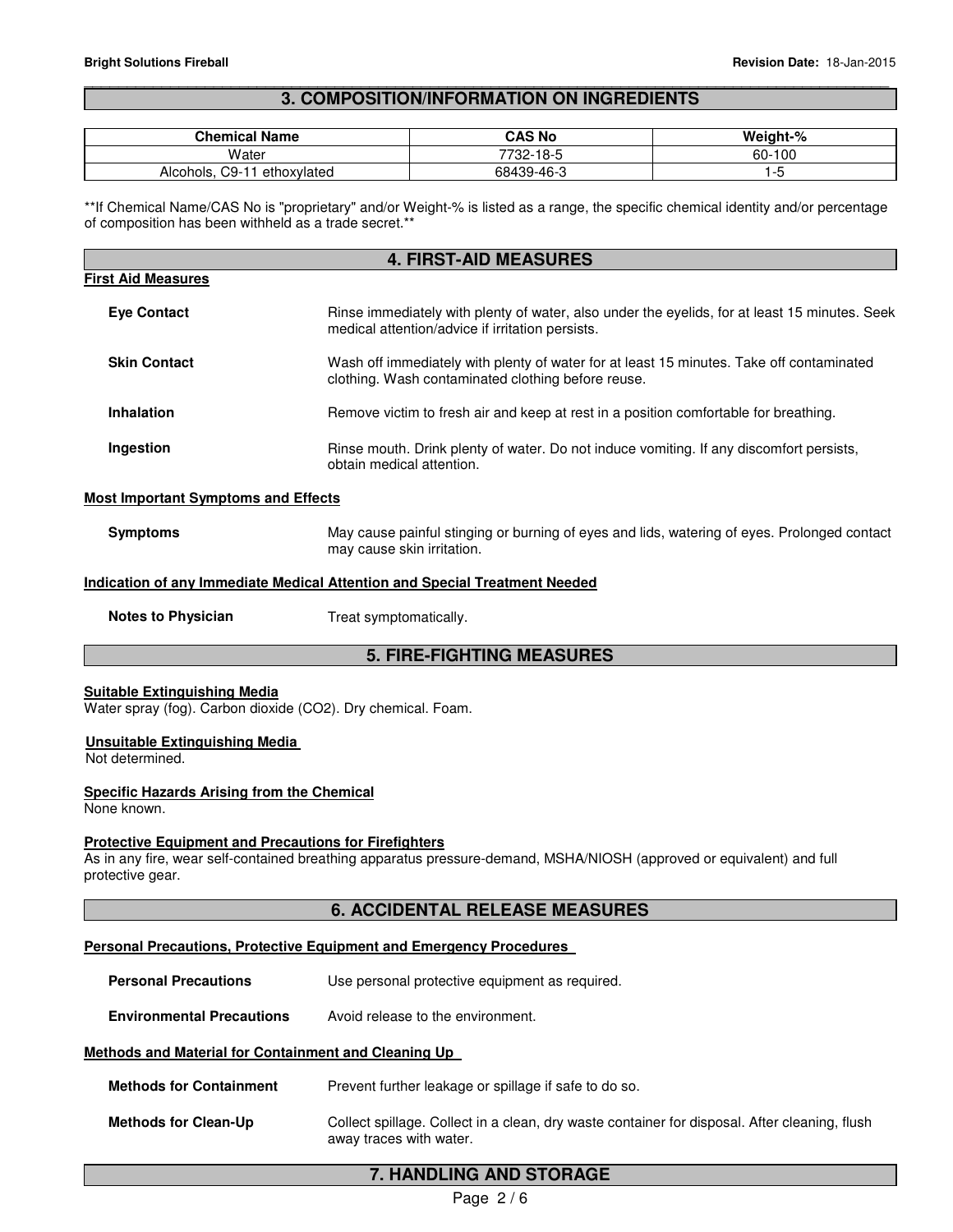#### **Precautions for Safe Handling**

| <b>Advice on Safe Handling</b> | Wash thoroughly after handling. Use personal protection recommended in Section 8. Do |
|--------------------------------|--------------------------------------------------------------------------------------|
|                                | not breathe dust/fume/gas/mist/vapors/spray. Avoid contact with eyes. Observe good   |
|                                | industrial hygiene practices.                                                        |

\_\_\_\_\_\_\_\_\_\_\_\_\_\_\_\_\_\_\_\_\_\_\_\_\_\_\_\_\_\_\_\_\_\_\_\_\_\_\_\_\_\_\_\_\_\_\_\_\_\_\_\_\_\_\_\_\_\_\_\_\_\_\_\_\_\_\_\_\_\_\_\_\_\_\_\_\_\_\_\_\_\_\_\_\_\_\_\_\_\_\_\_\_

#### **Conditions for Safe Storage, Including Any Incompatibilities**

| <b>Storage Conditions</b> | Keep containers tightly closed in a dry, cool and well-ventilated place. Keep locked up and<br>out of reach of children. Keep from freezing. |
|---------------------------|----------------------------------------------------------------------------------------------------------------------------------------------|
| Incompatible Materials    | Strong acids. Oxidizing agents.                                                                                                              |

## **8. EXPOSURE CONTROLS/PERSONAL PROTECTION**

### **Exposure Guidelines**

| <b>Ohemi</b><br>- -- -<br>. .<br><b>MA</b><br>name<br>91 I I I | .<br>20011<br>^`<br>ااتار<br>- 12<br>. . | <b>OSHA PFI</b><br>-- | ΝK<br>. |
|----------------------------------------------------------------|------------------------------------------|-----------------------|---------|
| None<br>∟ıstec                                                 |                                          |                       |         |

#### **Appropriate Engineering Controls**

| <b>Engineering Controls</b> | Ventilation systems. |
|-----------------------------|----------------------|
|-----------------------------|----------------------|

#### **Individual Protection Measures, such as Personal Protective Equipment**

| <b>Eve/Face Protection</b>      | Eye protection should be used when splashing may occur.                                               |
|---------------------------------|-------------------------------------------------------------------------------------------------------|
| <b>Skin and Body Protection</b> | Wear protective gloves when handling this product.                                                    |
| <b>Respiratory Protection</b>   | No protection is ordinarily required under normal conditions of use and with adequate<br>ventilation. |

**General Hygiene Considerations** Handle in accordance with good industrial hygiene and safety practice.

### **9. PHYSICAL AND CHEMICAL PROPERTIES**

#### **Information on Basic Physical and Chemical Properties**

| <b>Physical State</b><br>Appearance<br>Color | Liquid<br>Clear<br>Yellow | Odor<br><b>Odor Threshold</b> | Lemon<br>Not determined |
|----------------------------------------------|---------------------------|-------------------------------|-------------------------|
| <b>Property</b>                              | Values                    | Remarks • Method              |                         |
| рH                                           | 12.0-12.5                 |                               |                         |
| <b>Melting Point/Freezing Point</b>          | $\sim$ 0 °C / ~32 °F      |                               |                         |
| <b>Boiling Point/Boiling Range</b>           | ~ 100 ℃ / ~212 ℉          |                               |                         |
| <b>Flash Point</b>                           | Not applicable            | Tag Open Cup                  |                         |
| <b>Evaporation Rate</b>                      | Not determined            |                               |                         |
| <b>Flammability (Solid, Gas)</b>             | $n/a$ -liquid             |                               |                         |
| <b>Upper Flammability Limits</b>             | Not determined            |                               |                         |
| <b>Lower Flammability Limit</b>              | Not determined            |                               |                         |
| <b>Vapor Pressure</b>                        | Not determined            |                               |                         |
| <b>Vapor Density</b>                         | Not determined            |                               |                         |
| <b>Specific Gravity</b>                      | 1.02                      |                               |                         |
| <b>Water Solubility</b>                      | Completely soluble        | @ 25 °C (77 °F)               |                         |
| Solubility in other solvents                 | Not determined            |                               |                         |
| <b>Partition Coefficient</b>                 | Not determined            |                               |                         |
| <b>Auto-ignition Temperature</b>             | Not determined            |                               |                         |
| <b>Decomposition Temperature</b>             | Not determined            |                               |                         |
| <b>Kinematic Viscosity</b>                   | Not determined            |                               |                         |
| <b>Dynamic Viscosity</b>                     | Not determined            |                               |                         |
| <b>Explosive Properties</b>                  | Not determined            |                               |                         |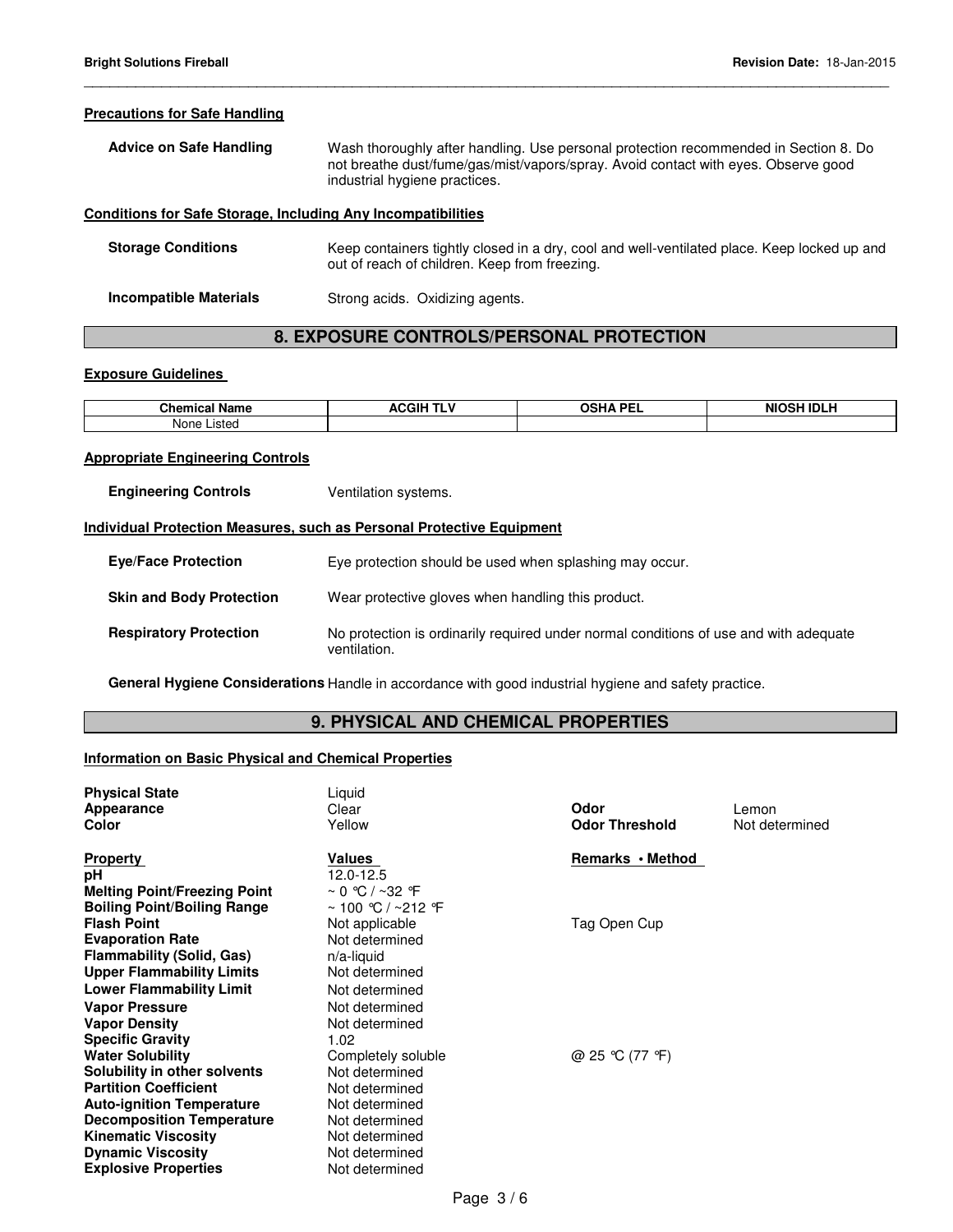#### \_\_\_\_\_\_\_\_\_\_\_\_\_\_\_\_\_\_\_\_\_\_\_\_\_\_\_\_\_\_\_\_\_\_\_\_\_\_\_\_\_\_\_\_\_\_\_\_\_\_\_\_\_\_\_\_\_\_\_\_\_\_\_\_\_\_\_\_\_\_\_\_\_\_\_\_\_\_\_\_\_\_\_\_\_\_\_\_\_\_\_\_\_ **Oxidizing Properties** Not determined

### **10. STABILITY AND REACTIVITY**

#### **Reactivity**

Not reactive under normal conditions.

#### **Chemical Stability**

Stable under recommended storage conditions.

#### **Possibility of Hazardous Reactions**

None under normal processing.

#### **Conditions to Avoid**

Keep out of reach of children. Keep from freezing.

#### **Incompatible Materials**

Strong acids. Oxidizers.

#### **Hazardous Decomposition Products**

When exposed to fire, produces normal products of combustion.

### **11. TOXICOLOGICAL INFORMATION**

#### **Information on Likely Routes of Exposure**

| <b>Product Information</b> |                                  |
|----------------------------|----------------------------------|
| <b>Eye Contact</b>         | Avoid contact with eyes.         |
| <b>Skin Contact</b>        | Avoid contact with skin.         |
| <b>Inhalation</b>          | Avoid breathing vapors or mists. |
| Ingestion                  | Do not taste or swallow.         |

#### **Component Information**

| <b>Chemical Name</b>        | Oral LD50      | <b>Dermal LD50</b> | <b>Inhalation LC50</b> |
|-----------------------------|----------------|--------------------|------------------------|
| Alcohols, C9-11 ethoxylated | $= 1378$ mg/kg | Rabbit             |                        |
| 68439-46-3                  | Rat            | 2 g/kg             |                        |

#### **Information on Physical, Chemical and Toxicological Effects**

**Symptoms** Please see section 4 of this SDS for symptoms.

#### **Delayed and Immediate Effects as well as Chronic Effects from Short and Long-Term Exposure**

**Carcinogenicity Not classifiable as a human carcinogen.** 

#### **Numerical Measures of Toxicity**

Not determined

### **12. ECOLOGICAL INFORMATION**

#### **Ecotoxicity**

An environmental hazard cannot be excluded in the event of unprofessional handling or disposal.

| <b>Chemical Name</b>                      | Algae/aguatic plants | Fish.                                 | Toxicitv to<br>microorganisms | Crustacea               |
|-------------------------------------------|----------------------|---------------------------------------|-------------------------------|-------------------------|
| Alcohols, C9-11 ethoxylated<br>68439-46-3 |                      | 8.5mg/L (96HR)<br>Pimephales promelas | $\overline{\phantom{0}}$      | 5.3 mg/L (48hr) Daphnia |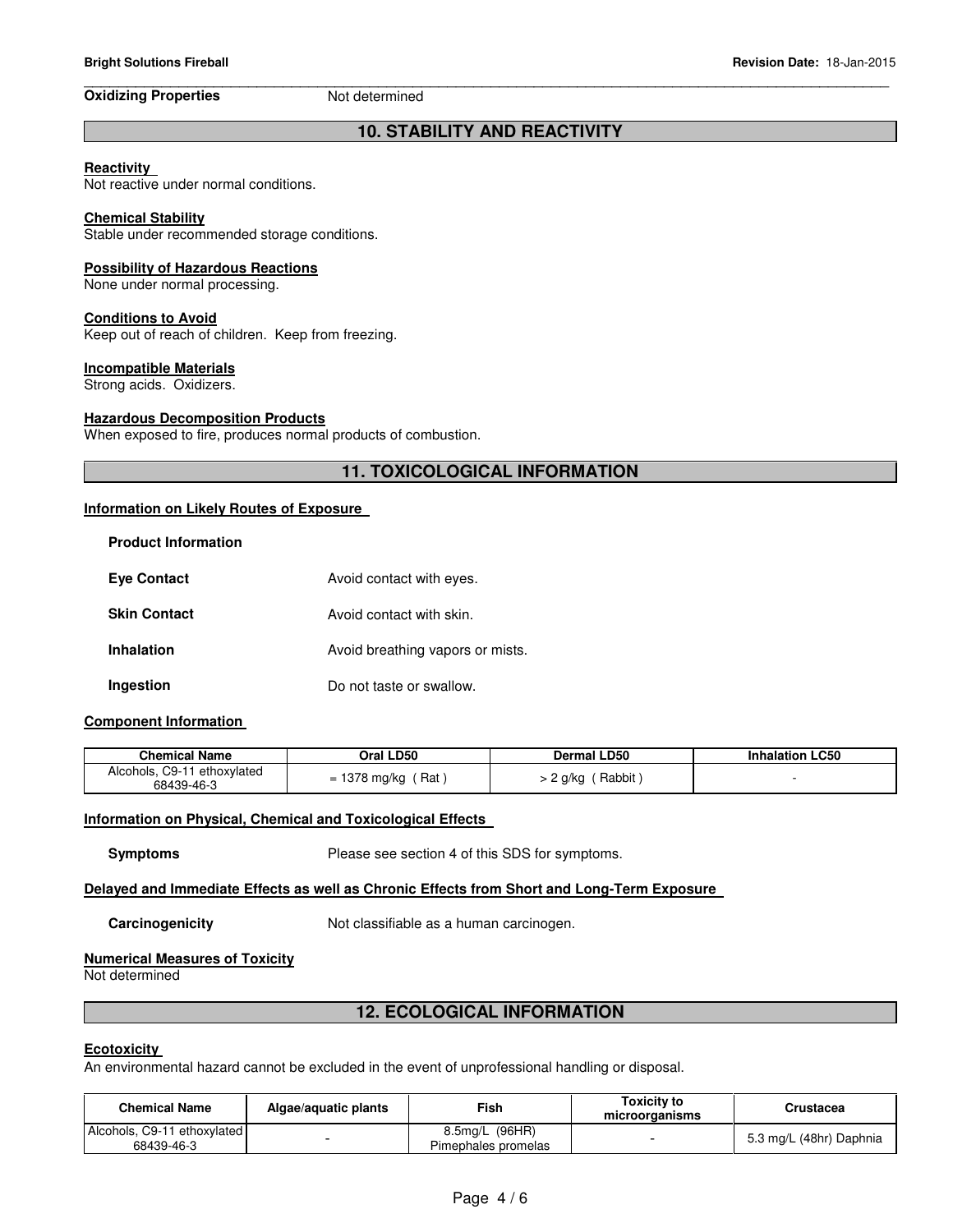#### \_\_\_\_\_\_\_\_\_\_\_\_\_\_\_\_\_\_\_\_\_\_\_\_\_\_\_\_\_\_\_\_\_\_\_\_\_\_\_\_\_\_\_\_\_\_\_\_\_\_\_\_\_\_\_\_\_\_\_\_\_\_\_\_\_\_\_\_\_\_\_\_\_\_\_\_\_\_\_\_\_\_\_\_\_\_\_\_\_\_\_\_\_ **Persistence/Degradability**

Not determined.

### **Bioaccumulation**

Not determined.

#### **Mobility**

Not determined.

#### **Other Adverse Effects**

Not determined.

### **13. DISPOSAL CONSIDERATIONS**

#### **Waste Treatment Methods**

| <b>Disposal of Wastes</b>         | Disposal should be in accordance with applicable regional, national and local laws and<br>regulations. |  |  |
|-----------------------------------|--------------------------------------------------------------------------------------------------------|--|--|
| <b>Contaminated Packaging</b>     | Disposal should be in accordance with applicable regional, national and local laws and<br>regulations. |  |  |
| <b>14. TRANSPORT INFORMATION</b>  |                                                                                                        |  |  |
| DOT                               | Not regulated                                                                                          |  |  |
| <b>IATA</b>                       | Not regulated                                                                                          |  |  |
| <b>IMDG</b>                       | Not regulated                                                                                          |  |  |
| <b>15. REGULATORY INFORMATION</b> |                                                                                                        |  |  |

#### **International Inventories**

Not determined

#### **US Federal Regulations**

#### **CERCLA**

| <b>Chemical Name</b>             | <b>Hazardous Substances RQs</b> | <b>CERCLA/SARA RQ</b> | <b>Reportable Quantity (RQ)</b>           |
|----------------------------------|---------------------------------|-----------------------|-------------------------------------------|
| Potassium hydroxide<br>1310-58-3 | 1000 lb                         |                       | RQ 1000 lb final RQ<br>RQ 454 kg final RQ |

#### **SARA 311/312 Hazard Categories**

**Acute Health Hazard** Yes

#### **SARA 313**

| <b>Chemical Name</b>               | CAS No    | Weight-% | $3ARA313 -$<br><b>Threshold</b><br>Values % |
|------------------------------------|-----------|----------|---------------------------------------------|
| l Ether<br>Ethylene Glycol n-Butyl | ے۔76<br>. | ບ. ເ     | $\cdot\cdot$                                |

#### **CWA (Clean Water Act)**

| Component                        | <b>CWA - Reportable</b><br><b>Quantities</b> | <b>CWA - Toxic Pollutants CWA - Priority Pollutants</b> | <b>CWA - Hazardous</b><br><b>Substances</b> |
|----------------------------------|----------------------------------------------|---------------------------------------------------------|---------------------------------------------|
| Potassium Hydroxide<br>1310-58-3 | 1000 lb                                      |                                                         |                                             |

#### **US State Regulations**

#### **U.S. State Right-to-Know Regulations**

**Chemical Name State List**